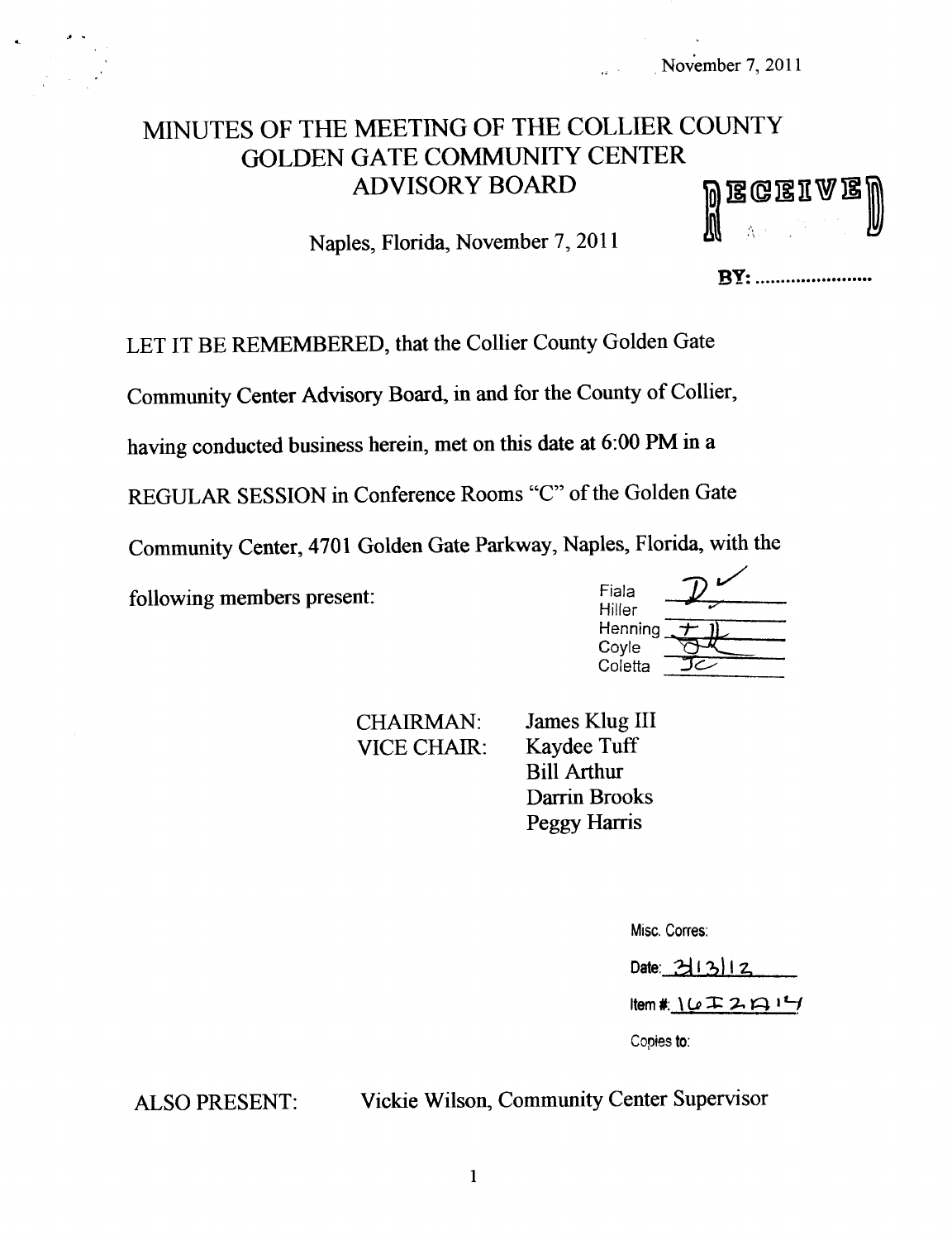#### I. Call to Order

The meeting was called to order at 6:00 PM by Chairman, James Klug III.

### II. Attendance—Establish <sup>a</sup> Quorum

Roll Call was taken and a quorum was established.

### III. Approval of Agenda

Peggy Harris moved to approve the November 7, 2011 Agenda as submitted Second by Bill Arthur.

Add: VII. D. Tropical Fest VII. E. Vacant Positions VII. F. Facebook Update

Bill Arthur moved to approve the November 7, 2011 Agenda as amended. Second by Jim Klug. Motion carried unanimously 5-0.

# IV. Approval of October 3, 2011 Minutes

Darrin Brooks moved to approve the October 3, 2011 Minutes as submitted. Second by Bill Arthur. Motion carried unanimously 5-0.

# V. Public Comments

None

# VI. Old Business

# A. Playground Update

Vickie Wilson reported all the purchase orders have been received. Staff is waiting on schedule for completion.

# B. Shading for Playground

Vickie Wilson distributed and reviewed the shade structure quotes submitted by Creative Shade Solutions and Sun Shade. ( See attached)

- Creative Shade Solution/Quote 1 \$26,900 included shade structures for the main play area and the play set area.
- Creative Shade Solution/Quote 2 \$30,750 included shade structures for the main play area, the play set area and for the baby swing area.
- Sun Shade Quote \$27,245 included shade structures for the main play area and the play set area.

Discussion was ensued on life of the shades, the hassles of taking structure down and when 150 mile winds are expected (during hurricane season) and putting back up, funding the project and future Grant application(s).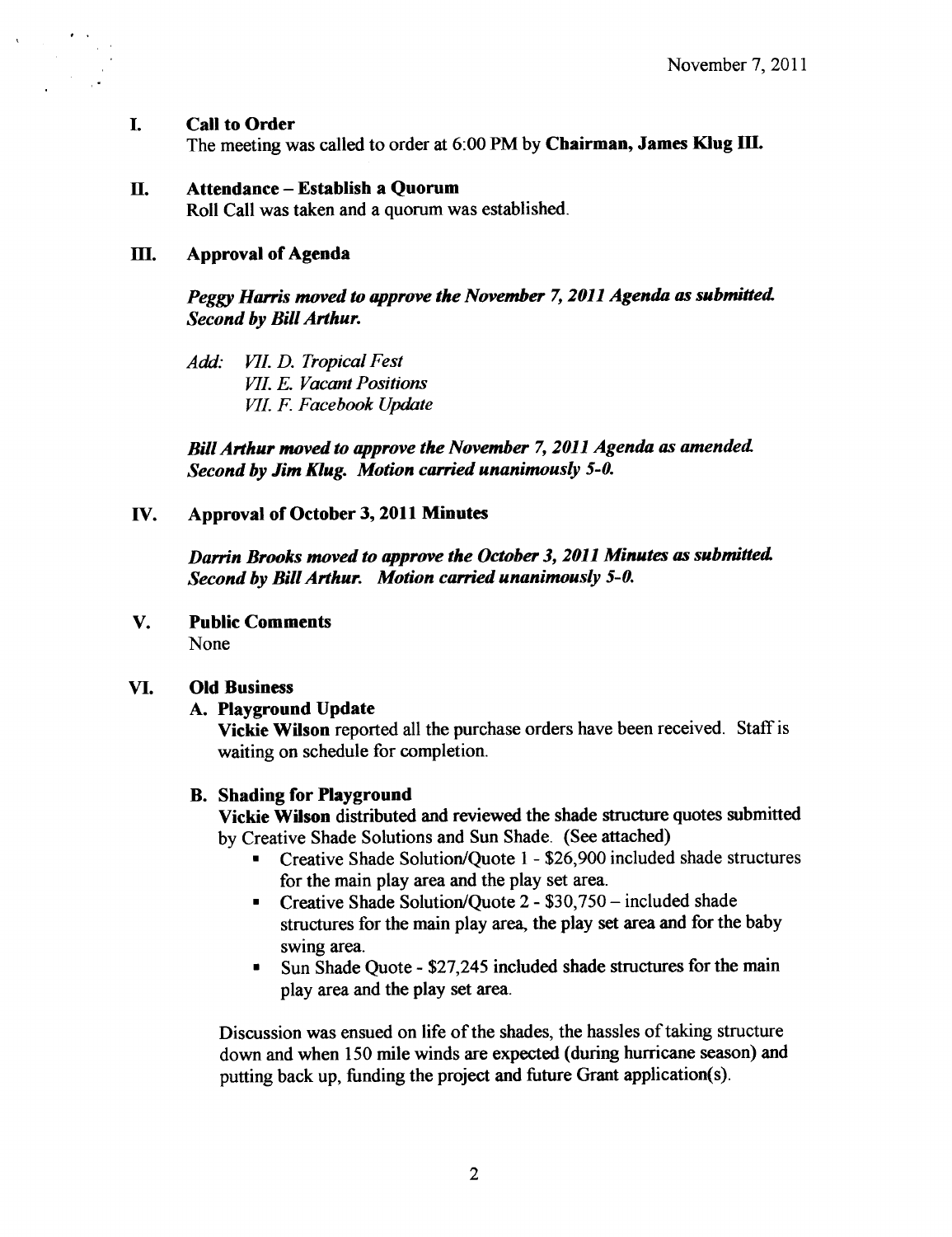It was suggested the Staff research Fleischman Parks' experience and maintenance on the shade structures.

Kaydee Tuff stated St. Elizabeth Seton Catholic School had installed shade structures and volunteered to do additional research. The Advisory Board formed a consensus to keep the item on the agenda and consider placement on 5- year Plan.

### C. Indirect Costs

Jim Klug reported attending a meeting with a County Finance representative and Staff on Indirect Costs. He stated the system was complicated due to the indirect cost percentage charges to each department and he understood the concept.

Vickie Wilson noted due to Jim Klug's delving into costs error detection was made and the GGCCAB Budget was lowered \$15,000.

#### D. Tropical Fest

Vickie Wilson reported the Tropical Fest Event accounting will be provided at the next meeting. She noted rain and the economy had an effect on revenues.

### E. Vacant Position

Vickie Wilson reported Zack Henry was hired to fill the Park Assistant position. The Program Leader as been selected and position will be offered to that candidate. It was recommended Staff encourage the Program Leader attend Golden Gate Community Center Advisory Board monthly meetings.

It was noted Annie Alvarez was unable to attend meeting due to minor surgery and that Shari Ferguson has resigned her position at Collier County.

# F. Facebook Update

None.

# VII. New Business

#### A. Monthly Budget

Staff provided the <sup>130</sup> Monthly Budget Report—November 1, 2011. ( See attached)

Vickie Wilson reported she will provide future monthly reports "Revenue vs. Staff." Staff will also provide both the End of Year 2011 and the Monthly Budget reports at the next meeting.

#### B. Expiration of 3 Board Members Terms

Jim Klug reported receiving notifications from Ian Mitchell regarding the expiration of <sup>3</sup> Board Member Terms. He expressed concern the <sup>3</sup> terms expired at the same time and thought the Advisory Board had previously made an amendment to the Bi-Laws or the Ordinance to correct this issue. He